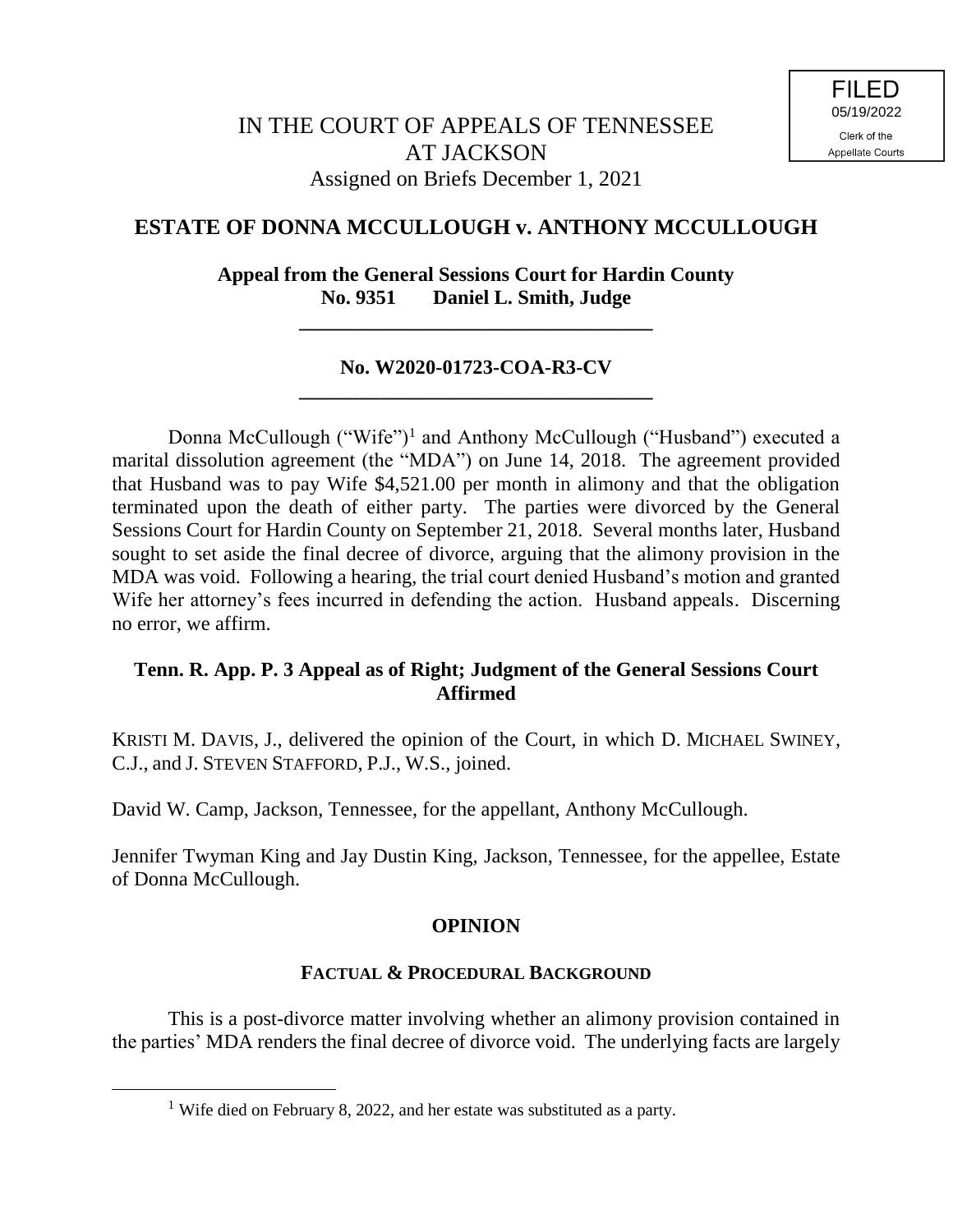undisputed. On May 15, 2018, Husband and Wife went to the office of attorney Ryan Hagenbrok to discuss an agreed divorce. Both parties wanted the divorce and, according to Mr. Hagenbrok, appeared to agree on how to divide the marital estate. Husband and Wife were married for several years<sup>2</sup> and had one child together. During the marriage, Husband started a successful company, A&D Backhoe ("A&D"). Wife sometimes worked in A&D's office; however, Wife had significant health issues and had been receiving disability for several years by the time of the divorce.

At the initial consultation on May 15, 2018, Mr. Hagenbrok advised the parties that he could draft the divorce paperwork but that he could not represent both Husband and Wife. Husband and Wife determined that Mr. Hagenbrok would represent Wife. According to Mr. Hagenbrok, Husband and Wife agreed that Husband would pay approximately \$5,000.00 total per month to Wife. Husband volunteered to pay \$4,521.00 in alimony, and Mr. Hagenbrok calculated the monthly child support obligation as \$479.00. Mr. Hagenbrok testified at the final hearing in this matter that Husband repeatedly stated to Mr. Hagenbrok that Husband wanted Wife and the parties' child to be "taken care of." Husband did not dispute this at trial; rather, Husband himself testified that he originally wanted to provide Wife with \$2,500.00 per month and the child with \$2,500.00 per month. Corroborating Mr. Hagenbrok's testimony, Husband mentioned multiple times during his testimony that he wanted his family to be taken care of and that he agreed to the \$5,000.00 per month figure. According to Mr. Hagenbrok, Husband was evasive about his monthly income but remained adamant that he could pay \$5,000.00 and that he wanted Wife to have an interest in A&D. Wife retained Mr. Hagenbrok to draft the necessary documents, and Mr. Hagenbrok advised Husband to retain his own attorney to look over the paperwork.

The parties returned to the office on June 14, 2018, to review the paperwork drafted by Mr. Hagenbrok. Husband had not retained his own attorney. Mr. Hagenbrok informed the parties that they did not have to sign the documents that day. Mr. Hagenbrok testified that he advised the parties there was no rush and that they could take the paperwork home and come back another day to sign it. Mr. Hagenbrok then gave the parties time to review the paperwork, although Husband testified that he read only one-fourth of it. The documents included, *inter alia*, a permanent parenting plan, a discovery waiver, and the MDA. As relevant, the MDA contained the following provisions regarding alimony:

### **ALIMONY IN SOLIDO**

The parties agree that the purpose of the award of alimony in solido is to provide financial support to the Wife. The alimony is a form of support, the amount as specified herein being not modifiable.

 $2$  The complaint for divorce provides that the parties married in 2012; however, both Husband and Wife testified that they were married for approximately eighteen years.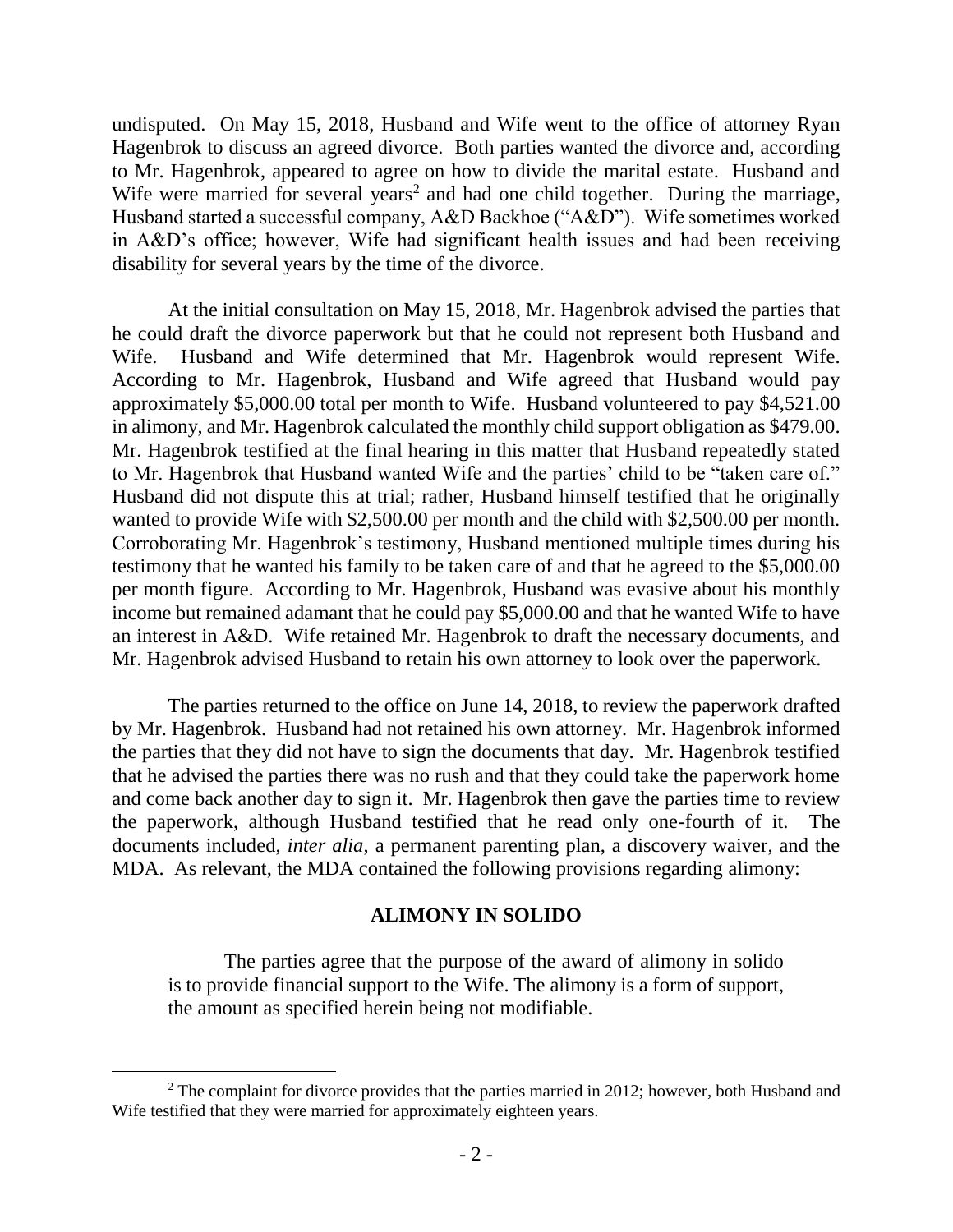Husband and Wife agree that alimony in solido is necessary for the support and maintenance of Wife based upon the factors in Tenn. Code Ann. § 36-5-121(i)(1-12). The parties agree, understand and intend that alimony in solido is non-modifiable and deemed not to be dischargeable in bankruptcy as the alimony payments are in the nature of support. Further, these alimony payments are non-deductible by the Husband nor are the alimony payments includable as income for the Wife.

Husband agrees to pay alimony in solido to Wife in the sum of four thousand five hundred and twenty-one dollars and no./100 cents (\$4,521.00) per month until the date of his death, at which time the parties agree and stipulate that it shall terminate. The parties also agree that Husband's obligation for alimony in solido payments referenced herein also terminate upon the death of Wife. The parties understand that typically alimony in solido typically does not terminate upon the death of either party, however they agree and stipulate to waive such provision in this instance and agree that these payments shall continue on a monthly basis until such time as Husband or Wife's death.

The MDA also contains the following pertinent provisions:

#### **VOLUNTARY EXECUTION**

Each party acknowledges that this agreement has been entered into of his or her own volition with full knowledge and information including tax consequences. In some instances, it represents a compromise of disputed issues. Each believes the terms and conditions to be fair and reasonable under the circumstances. No coercion or undue influence has been used by or against either party in making this agreement. Each party acknowledges that no representations of any kind have been made to him or her as an inducement to enter into this agreement, other than the representations set forth in the Marital Dissolution Agreement. Both parties have exercised their discovery rights to their complete satisfaction. Both parties have had such access to records, documents, accounts, things, and experts as they desire. Both parties waive any claim to set this agreement aside based upon lack of knowledge or failure to disclose financial information.

\* \* \*

Wife has retained counsel in connection with this matter. Husband is not represented by counsel and Wife is represented by attorney Ryan Hagenbrok. Husband agrees to pay attorney Ryan M. Hagenbrok for this divorce proceeding and this agreement. Husband understands that his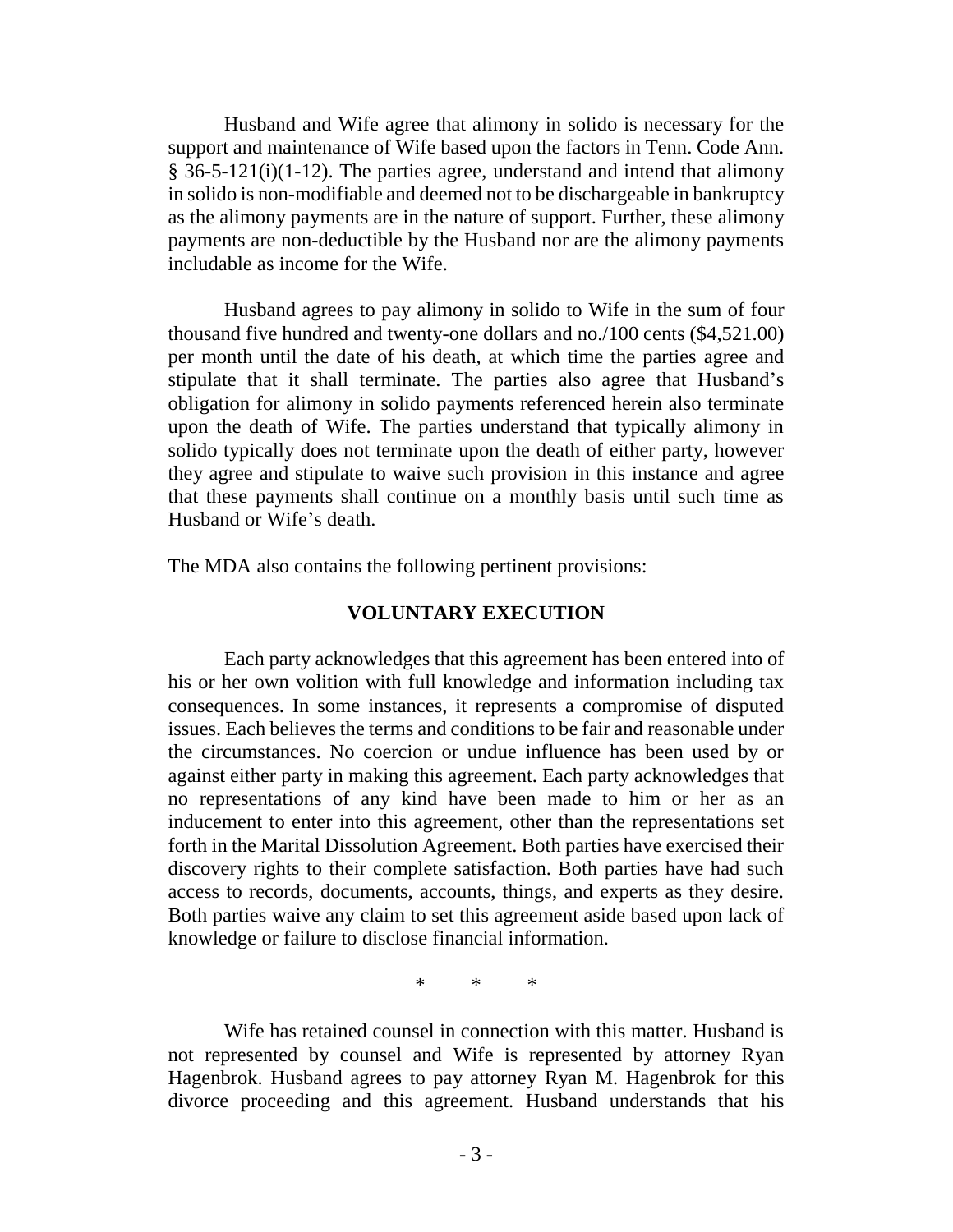payment to Ryan M. Hagenbrok, attorney at law, does not create an attorneyclient relationship and that Ryan M. Hagenbrok is not and has never been his attorney.

Husband and Wife signed the MDA on June 14, 2018, and their signatures appear on every page of the document. Mr. Hagenbrok filed the MDA and the attendant documents with the trial court that day. The trial court entered a final decree of divorce on September 21, 2018, incorporating by reference the MDA.

On January 25, 2019, Husband filed a pleading titled "Motion for Relief from Judgment Pursuant to Tennessee Rule of Civil Procedure 60 or in the Alternative to Modify the Final Decree of Divorce." Therein, Husband argued, *inter alia*, that the MDA "was entered in violation TRCP 60(1) and furthermore, is void under TRCP 60(4)[.]" Regarding alimony specifically, Husband claimed:

> i. That it appears the contract creates somewhat of a hybrid form of alimony between the parties.

> ii. Specifically, the Husband is to pay Wife \$4,521.00 per month until she dies.

> iii. Despite the provision's title, this description seems to indicate alimony in futuro.

> iv. Alimony in solido needs to have provided a lump sum that is designated and set out. Alimony in solido is neither designed nor intended to provide a lifetime of support.

> v. The contract accurately reflects that alimony in solido is necessary for the support and maintenance of Wife based upon the factors in Tenn. Code Ann. § 36-5-121(i)(1-12). However, alimony in solido is not what is provided for in the provision.

> vi. Additionally, there is no mention of what is to take place in the event the Wife remarries.

vii. This provision is thus void in violation of Rule 60 (4).

Husband's motion also provided that "[Husband] was not afforded an opportunity to meet with an attorney and discuss these proceedings prior to having signed the contract[,]" and that "it was never disclosed to [Husband] of his right to seek advice from counsel prior to signing said agreement."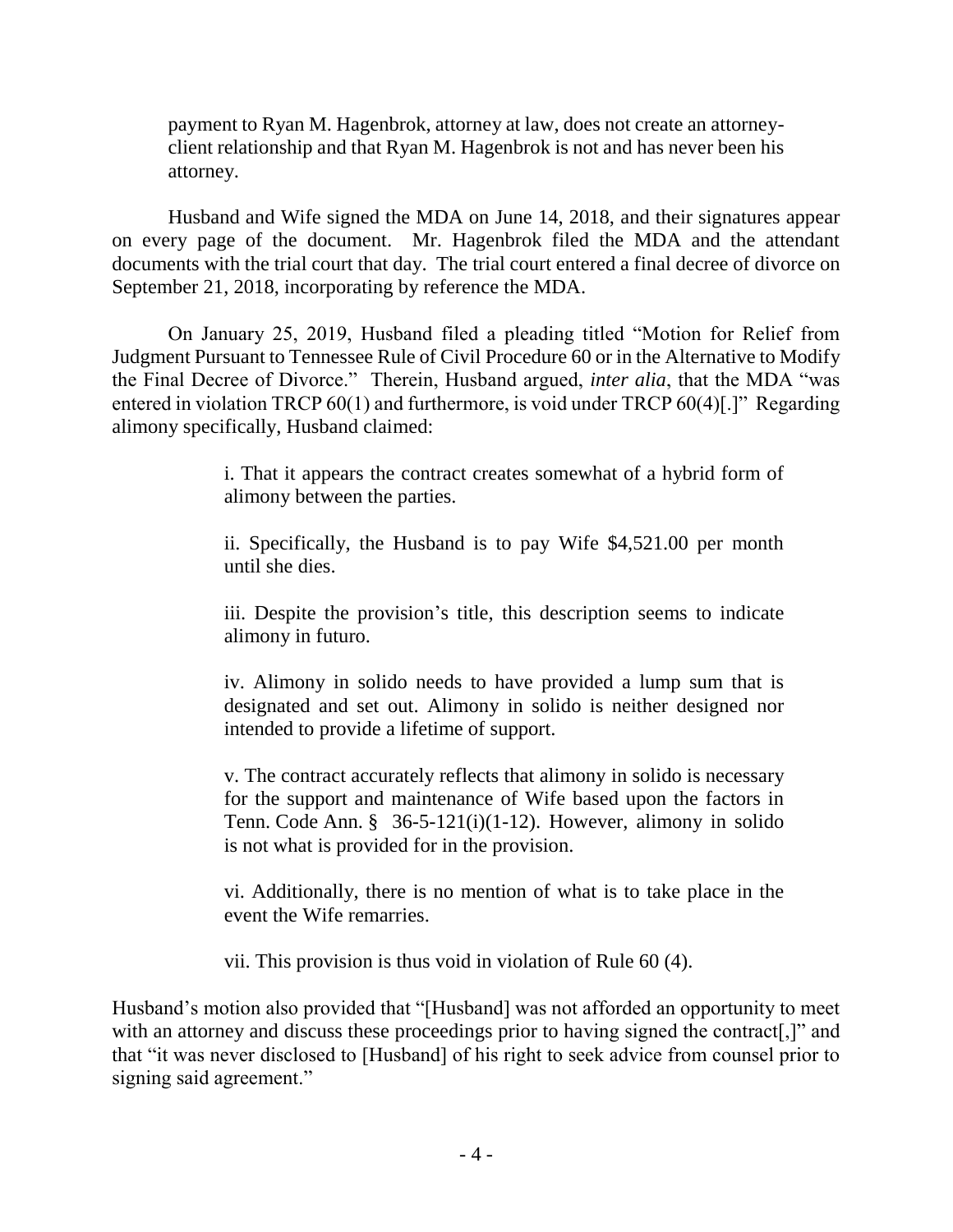Following the filing of Husband's motion, the parties engaged in protracted litigation over several issues not relevant to the instant appeal. In July of 2019, Wife filed an action in the Chancery Court for Hardeman County to dissolve A&D. A&D essentially ceased all operations as a result of that lawsuit.

Accordingly, on May 7, 2020, Husband filed an amended Rule 60.02 motion. Husband incorporated the claims from his first motion but added the following averment:

b) Marital Dissolution Agreement - Alimony payments. Although it is disputed that the alimony as set forth and ordered is unenforceable and void, without waving this position, Husband would assert that A&D backhoe was his source of earning a living and Wife's actions in seeking dissolution of A&D backhoe will eliminate Husband's ability to pay and due to proceeds realized from the dissolution of A&D backhoe, Wife will no longer have a need.

c) That accordingly, a substantial and material change in circumstance has occurred requiring a modification of the final decree of divorce.

Wife responded to Husband's amended petition, contending that Husband did not sign the MDA under any coercion or duress and that the parties agreed to non-modifiable alimony. Wife claimed that the "non-modifiable" language in the MDA was dispositive and also pointed to the waiver provision of the MDA. Essentially, Wife argued that the language of the MDA was clear and that Husband knew what he was doing when he signed the agreement.

The trial court held a hearing on Husband's motion on July  $13$ ,  $2020$ ,  $3$  at which Husband, Wife, and Mr. Hagenbrok testified. At the end of the hearing, the trial court took the motion under advisement. On December 4, 2020, the trial court entered an order denying Husband's request to set the final decree aside. The trial court found that Husband did not satisfy his burden of proving that the final decree was void. The trial court also awarded Wife \$13,011.68 in attorney's fees based upon an attorney's fees provision in the MDA. Husband filed a timely notice of appeal to this Court.

### **ISSUES**

Husband raises two issues on appeal, which are taken verbatim from his brief:

I. Whether the alimony in solido provision contained within the marital dissolution

 $\overline{a}$ <sup>3</sup> Several other motions were also heard at the July 13, 2020 hearing. The only issues in this appeal, however, are whether the alimony provision is void and whether Wife's estate is entitled to its attorney's fees. We therefore focus our discussion on the facts pertinent to those questions.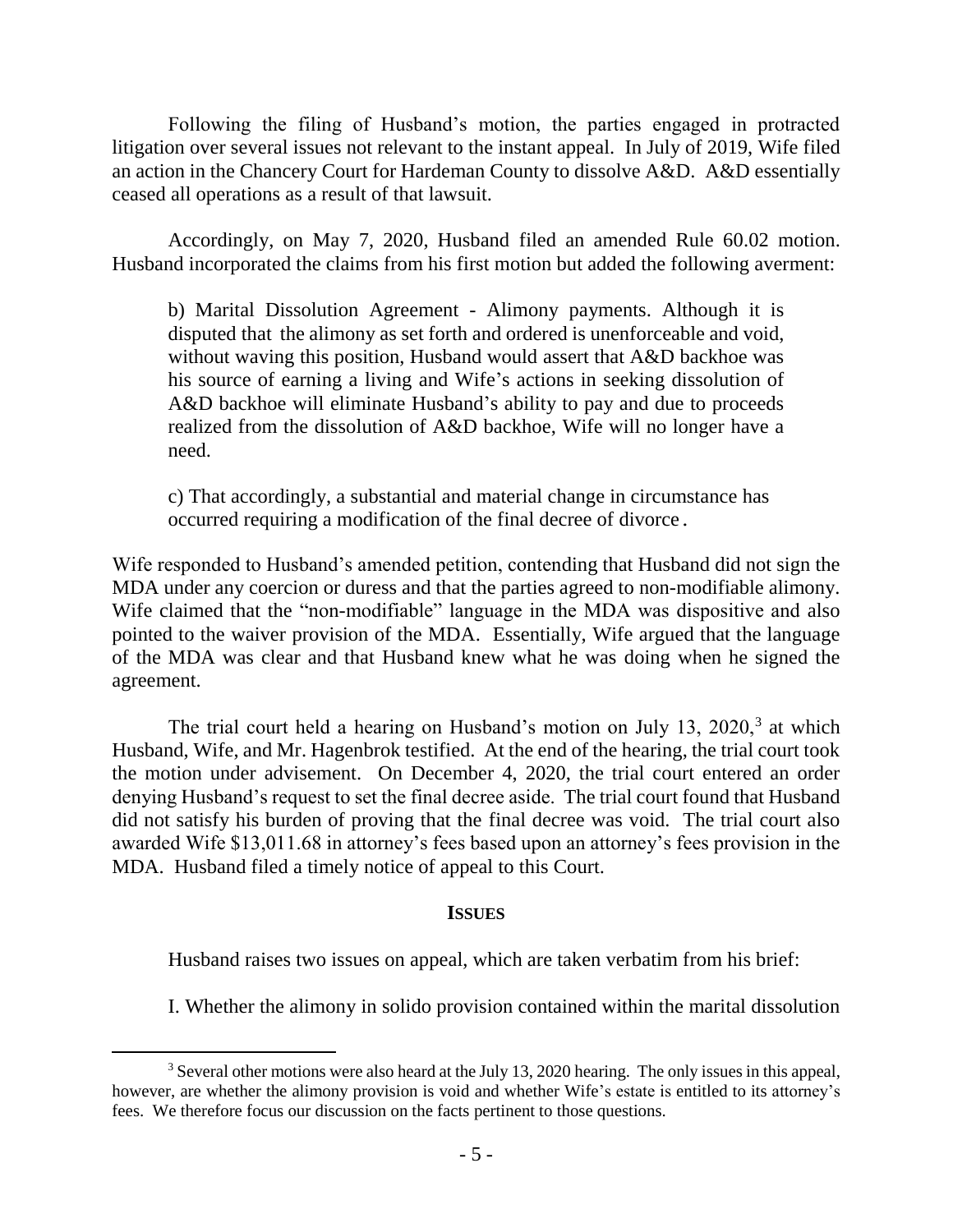agreement is void?

II. Whether the award of attorney fees to the Wife should be reversed?

Wife's estate raises the additional issue of whether it should be awarded the attorney's fees incurred on appeal.

#### **DISCUSSION**

### *A. Void Judgment*

Husband first challenges the trial court's denial of his motion to set aside the final decree pursuant to Tennessee Rule of Civil Procedure 60.02. We note at the outset that it is somewhat difficult to discern the subsection of Tenn. R. Civ. P. 60.02 under which Husband proceeds. Rule 60.02 provides, as relevant:

On motion and upon such terms as are just, the court may relieve a party or the party's legal representative from a final judgment, order or proceeding for the following reasons: (1) mistake, inadvertence, surprise or excusable neglect; (2) fraud (whether heretofore denominated intrinsic or extrinsic), misrepresentation, or other misconduct of an adverse party; (3) the judgment is void; (4) the judgment has been satisfied, released or discharged, or a prior judgment upon which it is based has been reversed or otherwise vacated, or it is no longer equitable that a judgment should have prospective application; or (5) any other reason justifying relief from the operation of the judgment. The motion shall be made within a reasonable time, and for reasons (1) and (2) not more than one year after the judgment, order or proceeding was entered or taken.

In his first motion to set aside the final decree, Husband stated that the MDA was entered "in violation TRCP  $60(1)$  and furthermore, is void under TRCP  $60(4)$ ." At the final hearing, Husband's counsel mentioned several times that Husband entered into the MDA due to mistake, negligence, or inadvertence. *See* Tenn. R. Civ. P. 60.02(1). Husband's brief is unclear as to this point, as Husband frames his primary argument as the final decree being "void," but cites to "Rule 60 (4)" as opposed to Rule 60.02(3). Based on the record and the substance of Husband's brief, we understand the argument before us to be that the final decree is void, implicating Tenn. R. Civ. P. 60.02(3). To the extent Husband made an argument in the trial court pertaining to Tenn. R. Civ. P. 60.02(1), addressing mistake, neglect, or inadvertence, that has not been raised as an issue on appeal and is waived. *See Logan v. Estate of Cannon*, 602 S.W.3d 363, 383 n.4 (Tenn. Ct. App. 2019) (issues not stated in a party's statement of the issues are waived); *see also* Tenn. R. App. P. 13(b) ("Review generally will extend only to those issues presented for review.").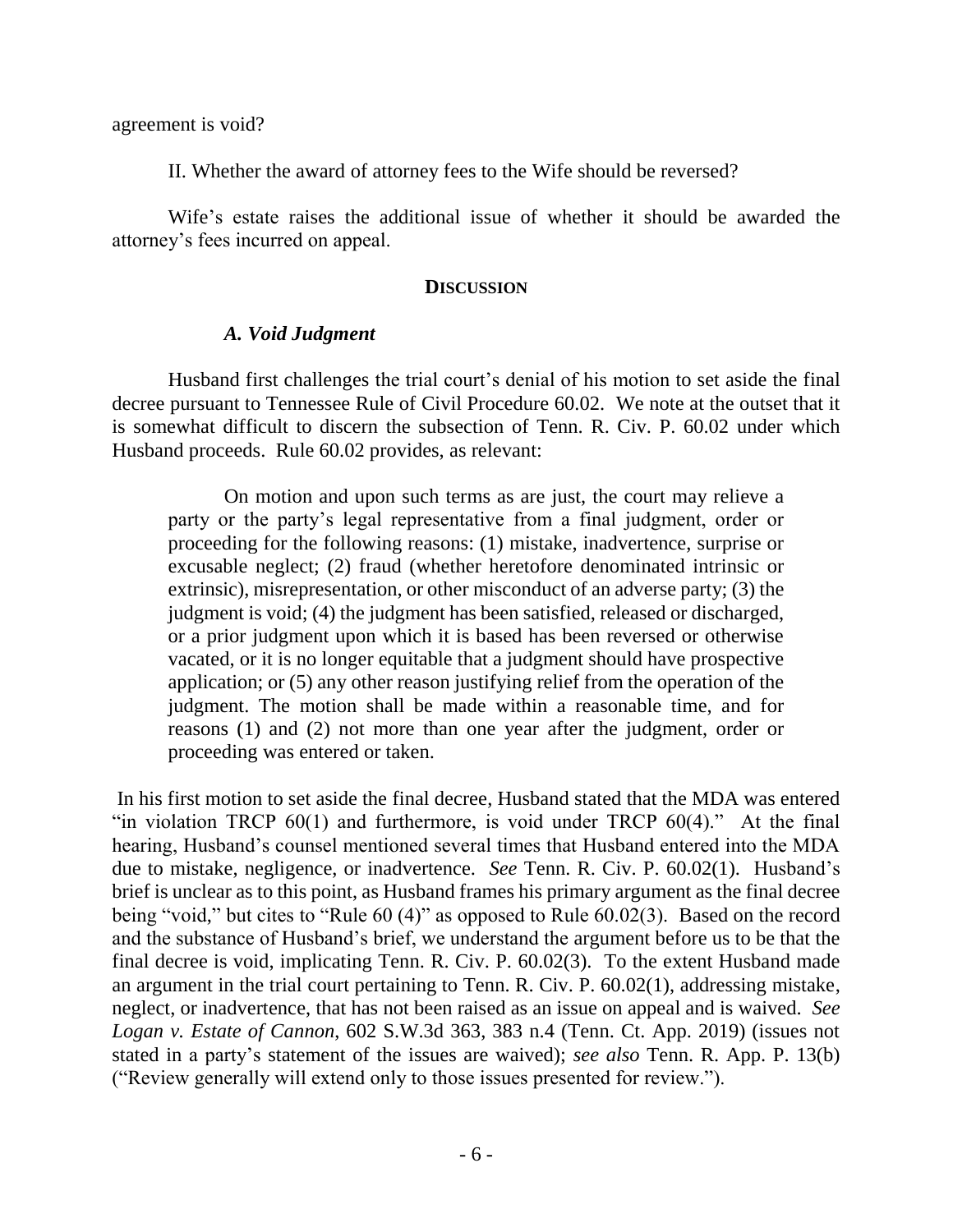Typically, a trial court's disposition of a motion under Rule 60.02 is reviewed for abuse of discretion. *See Turner v. Turner*, 473 S.W.3d 257, 268 (Tenn. 2015). However, when reviewing a trial court's decision on a motion filed pursuant to Rule 60.02(3), our review is de novo with no presumption of correctness. *See id.* at 269. Any factual findings made by the trial court are reviewed de novo with a presumption of correctness, unless the evidence preponderates otherwise. *Id.*; *Hussey v. Woods*, 538 S.W.3d 476, 483 (Tenn. 2017); *see also* Tenn. R. App. P. 13(d).

Regarding void judgments, our Supreme Court has explained:

"[A] void judgment is one so affected by a fundamental infirmity that the infirmity may be raised even after the judgment becomes final. The list of such infirmities is exceedingly short; otherwise, [the] exception to finality would swallow the rule." *United Student Aid Funds, Inc. v. Espinosa*, 559 U.S. 260, 270, 130 S.Ct. 1367, 176 L.Ed.2d 158 (2010) (internal citation omitted). A judgment rendered by a court lacking either personal or subject matter jurisdiction is void. *Ins. Corp. of Ireland* [*v. Compagnie des Bauxites de Guinee*, 456 U.S. 694 (1982)]; *Hood v. Jenkins*, 432 S.W.3d 814, 825 (Tenn. 2013); *Gentry v. Gentry*, 924 S.W.2d 678, 680 (Tenn. 1996). Nevertheless, a judgment of a court of general jurisdiction is presumed to be valid and will be held void only when "its invalidity is disclosed by the face of that judgment, or in the record of the case in which that judgment was rendered." *Giles v. State ex rel. Giles*, 191 Tenn. 538, 235 S.W.2d 24, 28 (1950); *see also Hood*, 432 S.W.3d at 825.

*Turner*, 473 S.W.3d at 270.

In this case, Husband maintains that the final decree is void due to the alimony provision in the MDA. Specifically, Husband argues that while the alimony is labeled and referred to as alimony *in solido*, the alimony has no definite end date and actually constitutes modifiable alimony *in futuro*. We are unconvinced by Husband's argument for several reasons.

First, Husband cites no legal authority, nor did our own research reveal any, providing that the labeling of the alimony provision or its wording renders the provision at issue, or the final decree as a whole, void. Again, void judgments are those "so affected by a fundamental infirmity that the infirmity may be raised even after the judgment becomes final." *Id.* Examples of "void" judgments are those entered by a court lacking subject matter or personal jurisdiction. *See, e.g.*, *id.* at 270; *Gentry v. Gentry*, 924 S.W.2d 678, 680 (Tenn. 1996) (explaining that a void judgment is one rendered by a court lacking subject matter or personal jurisdiction, or where "the decree itself is wholly outside of the pleadings"); *State ex rel. Catalano v. Woodcock*, No. E2015-01877-COA-R9-CV, 2016 WL 3677342, at \*7 (Tenn. Ct. App. July 5, 2016) (portion of divorce court's judgment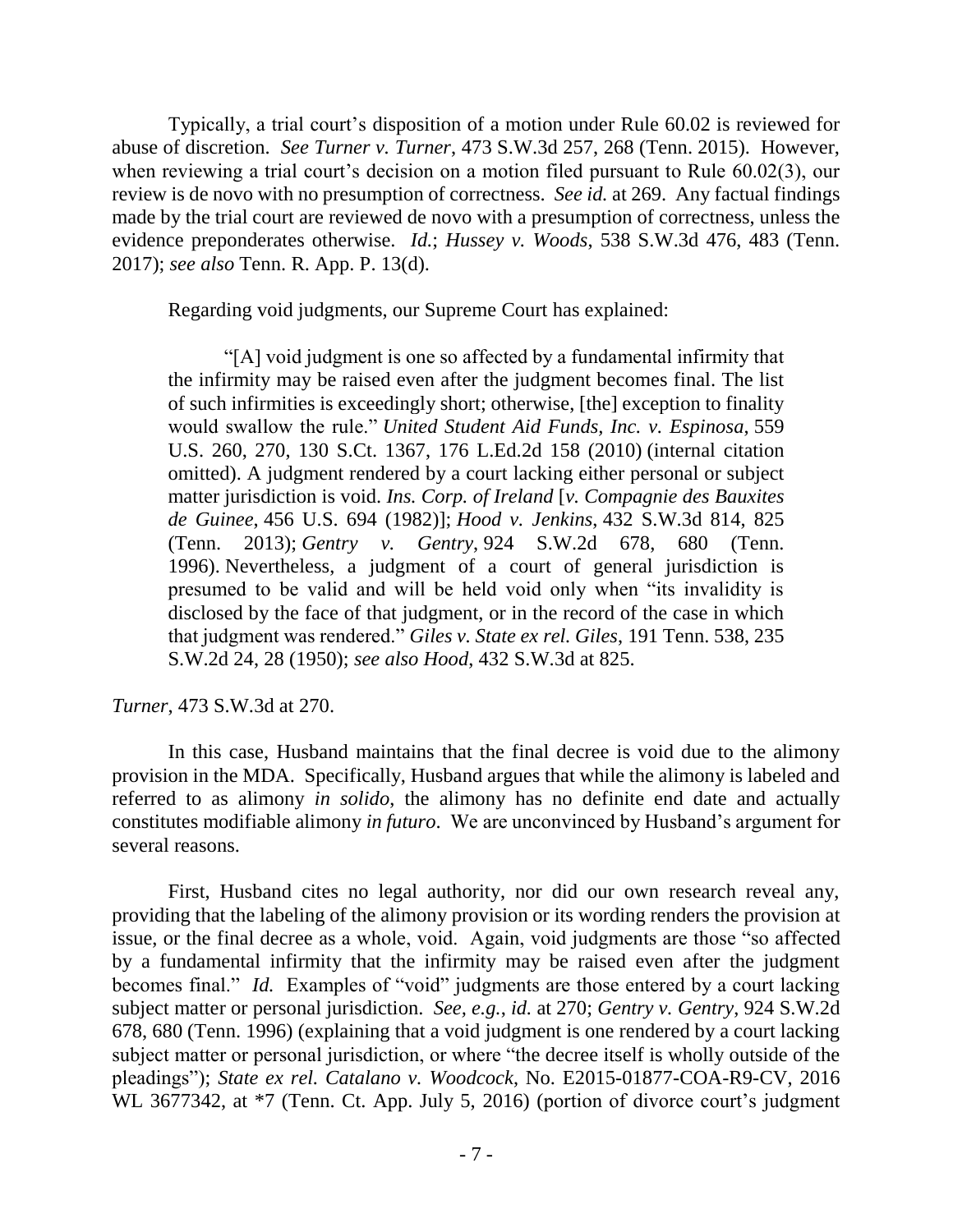related to child support void when service of process was not properly effectuated on father and court thus lacked personal jurisdiction).

Here, Husband urges that his alimony obligation should be modifiable because it constitutes alimony *in futuro*. Nonetheless, the modifiability of the alimony has no bearing on whether the final decree is "void" as that term is contemplated by Rule 60.02(3). Indeed, "[a] judgment is not void because it is or may have been erroneous[,]" nor is a judgment void because "a party is dissatisfied with the result," "chose not to participate in the proceedings," or claims the judgment is "unjust." *Hussey*, 538 S.W.3d at 485 (citations omitted). Insofar as Husband's argument is that his alimony should be modifiable, the essence of his position is that the final decree is void because "it is or may have been erroneous[,]" and Husband is "dissatisfied with the result." *Id.* That is not a basis for relief under Rule 60.02(3).

Moreover, while Husband argues that the alimony provision is void because it actually obligates Husband to pay alimony *in futuro*, which is typically modifiable, *see* Tenn. Code Ann. § 36-5-121(f), there is nothing illegal or inimical to public policy about contracting for non-modifiable alimony in an MDA. Rather, this Court has many times held that parties may execute an MDA with terms different from those provided in the alimony statute, and parties are "free to obligate themselves by agreement beyond what the courts could order them to do as a matter of law." *Holt v. Holt*, 751 S.W.2d 426, 428 (Tenn. Ct. App. 1988). "In such cases the courts are not sympathetic to a party who promises more than he can reasonably expect to pay in order to induce the other spouse to obtain a divorce and then seeks the termination of the agreed payments." *Id.* 

For example, in *DeLuca v. Schumacher*, the parties entered into an MDA providing that the husband would pay alimony *in futuro* to the wife even after the wife remarried. No. M2019-00601-COA-R3-CV, 2020 WL 1079524, at \*1 (Tenn. Ct. App. Mar. 6, 2020). When the wife did remarry, the husband sought to terminate his alimony obligation, relying on Tenn. Code Ann. section 36-5-121(f)(3). *Id.* at \*2. Section 36-5-121(f) provides that alimony *in futuro* terminates "automatically and unconditionally upon the death or remarriage of the recipient." On appeal, we explained that the alimony statute was inapposite in that case because

one spouse may agree to pay more alimony to the other spouse than he or she may be statutorily required to pay. By specifying in the MDA that Husband would pay Wife alimony even if she were to remarry, the parties essentially agreed that Tenn. Code Ann.  $\S$  36-5-121(f)(3) is not applicable to their MDA. An MDA is a contract, and parties are free to contract for provisions outside a statute's realm.

*Id.* at \*8. Although we acknowledged in *DeLuca* the "tension between the enforceability of a valid contract and the court's continuing authority to modify alimony awards," we also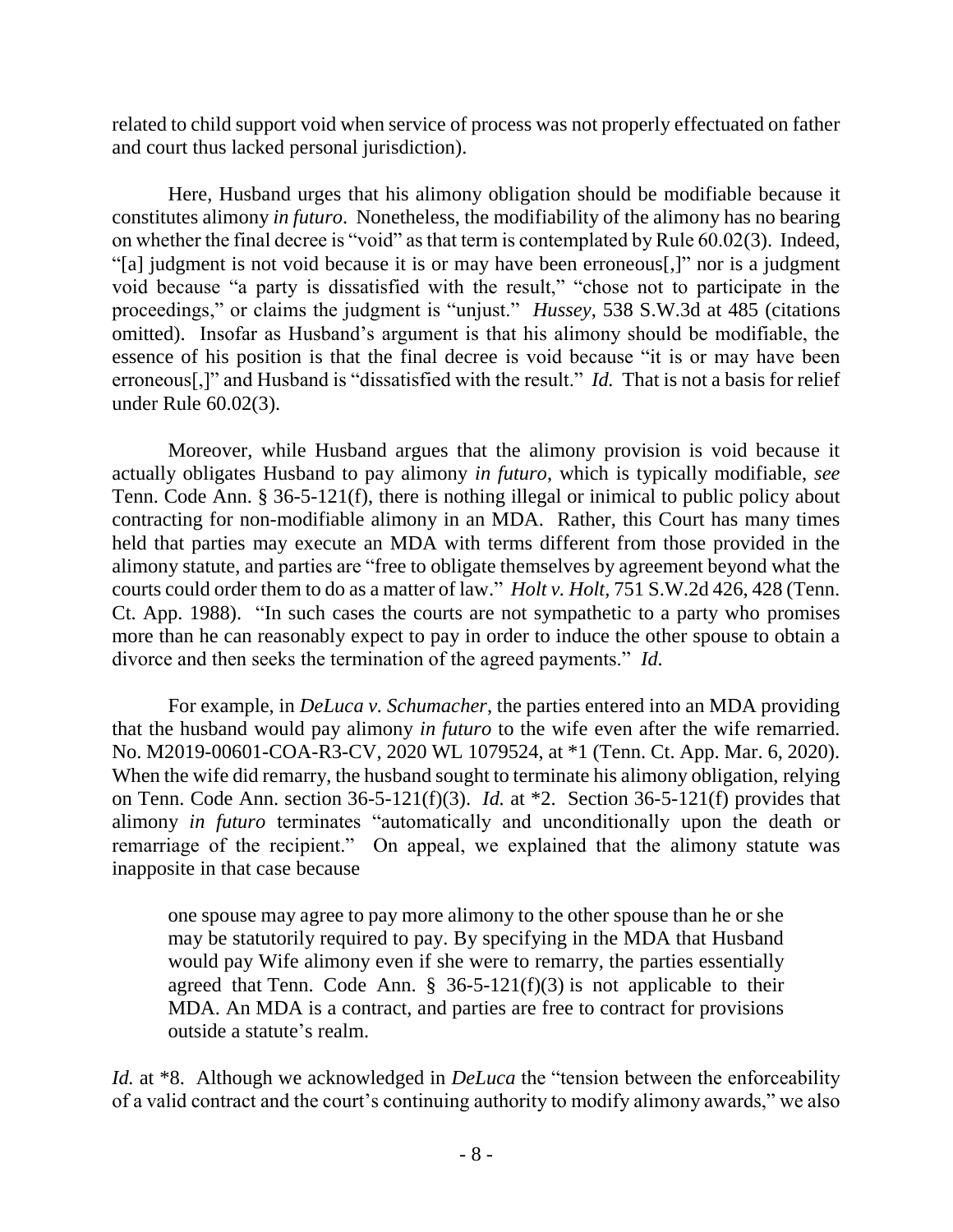explained that "courts do not retain jurisdiction to modify alimony in cases where the divorcing parties have specified in their MDAs that an alimony award is not modifiable." *Id.* at \*5 (citing *Winne v. Winne*, No. E2018-01050-COA-R3-CV, 2019 WL 5606928, at \*2 (Tenn. Ct. App. Oct. 30, 2019); *Karsonovich v. Kempe*, No. M2017-01052-COA-R3- CV, 2018 WL 1091735, at \*3 (Tenn. Ct. App. Feb. 27, 2018)).

We rejected a similar argument in *Karsonovich*, 2018 WL 1091735. In that case, the husband agreed in the MDA to pay the wife "non-modifiable transitional alimony" from 2014 through 2027. *Id.* at \*1. Later, the husband lost his job and wanted to modify his alimony obligation; he filed a declaratory judgment action arguing, *inter alia*, that the MDA was ambiguous and unenforceable. *Id.* The husband later argued on appeal that "the [alimony] provision is ambiguous based upon the fact that it describes the alimony as transitional but states that it is non-modifiable." *Id.* at \*4. In rejecting this argument, we noted that the provision "may not share traditional characteristics of transitional alimony[,]" but the parties expressly agreed the alimony was non-modifiable. *Id.* Under such circumstances, the MDA is "deemed to have force" notwithstanding the terms of section 36-5-121. *Id.* We reiterated that "alimony statutes are not applicable where the parties agree in a marital dissolution agreement to terms different from those set out in the statutes." *Id.* (quoting *Vick v. Hicks*, No. W2013-02672-COA-R3-CV, 2014 WL 6333965, at \*4 (Tenn. Ct. App. Nov. 17, 2014)); *see also Honeycutt v. Honeycutt*, 152 S.W.3d 556, 563–64 (Tenn. Ct. App. 2003) (parties were free to contract in their MDA for termination of husband's alimony obligation upon wife cohabitating "with a man not related to her," despite that language not appearing in section 36-5-121).

Accordingly, "if a divorcing party wishes to be able to modify alimony, that party should avoid including language in the MDA stating the alimony is non-modifiable." *Karsonovich*, 2018 WL 1091735, at \*5. Although we agree with Husband that the provision at issue is atypical and outside the confines of what the alimony statute provides, *see* Tenn. Code Ann. § 36-5-121(f), the cases noted above illustrate that this is inapposite. Husband was free to obligate himself to pay more alimony than a court could have ordered him to pay. *Holt*, 751 S.W.2d at 428. We also do not find it dispositive that the alimony is labeled as *in solido*, insofar as the provision at issue is clear and unambiguous<sup>4</sup> as to Husband's obligations. *See Karsonovich*, 2018 WL 1091735, at \*4.

Finally, Husband's own testimony from the final hearing undermines any argument that the MDA or the final decree is somehow void or unenforceable, as it reflects that Husband signed the MDA willingly and after having had opportunity to retain independent counsel. Husband conceded that he understood at the time of the MDA's execution that it obligated him to pay Wife \$4,521.00 per month and that he and Wife agreed on that figure prior to the divorce. Husband stated multiple times that he wanted to "take care of" Wife

<sup>&</sup>lt;sup>4</sup> The MDA also provides that "the headings in this agreement are for convenience only and are not to be used in interpreting this agreement."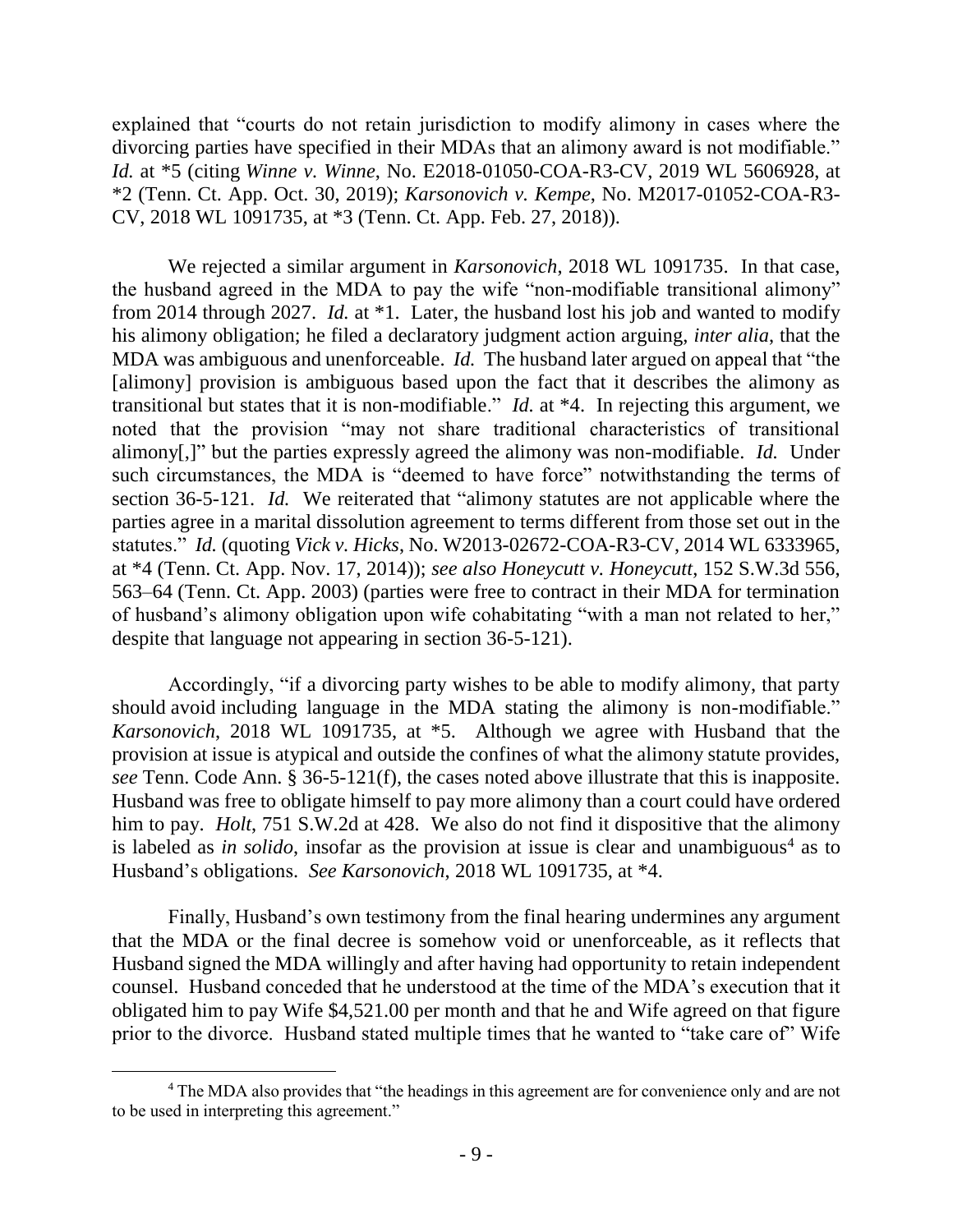and the parties' child.<sup>5</sup> Husband also testified that he knew the alimony could not be changed, but he was under the impression that the alimony was conditioned on the operability of A&D:

Q. Now, was there a discussion that you had with -- in front of Mr. Hagenbrok with [Wife] understanding that the alimony was non-modifiable?

A. That I don't remember.

Q. Okay. Did you intend to ever change the alimony?

A. No, I couldn't change it.

Q. Okay.

 $\overline{a}$ 

A. Unless the business went -- you know, went down.

Q. Okay. Other than the business going down in your words, you didn't believe -- you did not intend for the alimony to be able to be changed?

A. Be what now?

Q. Other than the business, in your words, going down, it was not your intention for the alimony to be able to be changed?

A. No. I wanted them to be took care.

As such, the record clearly establishes that Husband sought to terminate his alimony obligation not because of any legal error in the MDA's execution but because of circumstances that arose after the divorce was final. In this sense, Husband's argument is that the final decree is void because Husband "is dissatisfied with the result[.]" *Hussey*, 538 S.W.3d at 485 (citing *Furlough*, 397 S.W.3d at 127–28). As we have explained, however, "[r]elief under Rule 60.02 is not available to a party whose circumstances change after entry of the judgment" or when the party is "dissatisfied with a particular outcome." *Id.* at 482. Consequently, the trial court did not err in denying Husband's request to set the final decree aside.<sup>6</sup>

<sup>&</sup>lt;sup>5</sup> Husband asserted in his motion that he "was not afforded an opportunity to meet with an attorney and discuss these proceedings prior to having signed the contract[,]" and that "it was never disclosed to [Husband] of his right to seek advice from counsel prior to signing said agreement." This averment was contradicted by Husband's testimony at trial, however.

<sup>6</sup> Wife died on February 8, 2022. Because we have concluded that the final decree is valid and the alimony provision enforceable, Husband's obligation terminated on February 8, 2022, per the plain language of that provision.